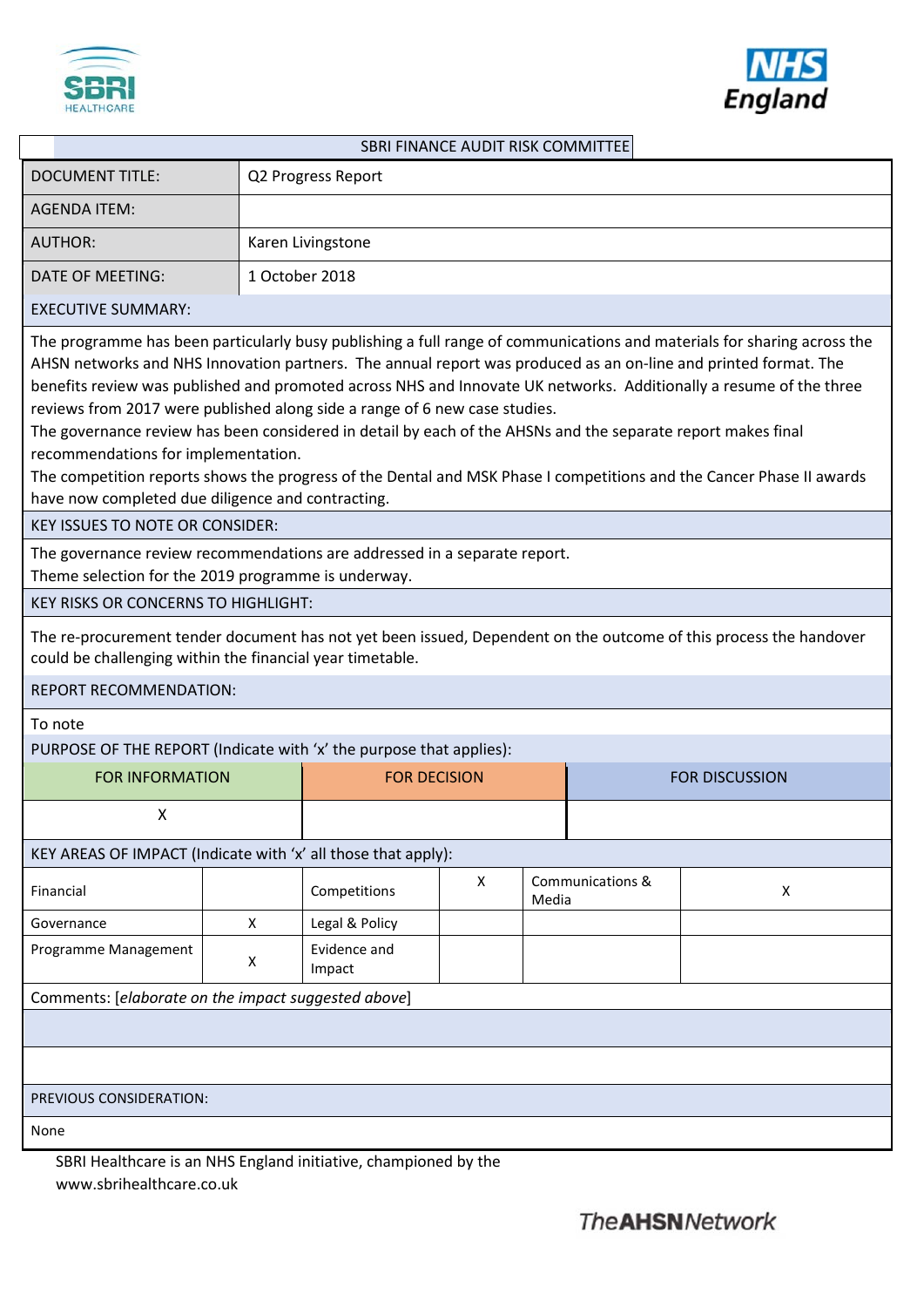



**Highlights/Exceptions:** 

#### **Competition headlines**

Dental/Maxillofacial and Musculoskeletal competitions saw 17 Dental applications and 93 MSK applications. Four interview panels are being held between 1-8 October to select Phase I awards. Following agreement with NHSE we will complete the due diligence and contracting phase. The Cancer Phase II awards have completed the due diligence and contracting and 4 companies: C the Signs; Cambridge Oncometrics; Chromition and DeepMed IO have commenced their development work. C the Signs are of particular note as they are already securing sales within the NHS for their mark I product.

### **Company headlines**

Oct 1 – Olwstone Medical announce the successful completion of a further investment of \$50m[. https://twitter.com/OwlstoneNano/status/1046641999317782529](https://twitter.com/OwlstoneNano/status/1046641999317782529) Sept 25 – Gov.UK promote SBRI healthcare programme and focus on 365 Response among others. [https://www.gov.uk/government/news/innovative-healthcare](https://www.gov.uk/government/news/innovative-healthcare-projects-deliver-millions-of-savings-to-nhs)[projects-deliver-millions-of-savings-to-nhs](https://www.gov.uk/government/news/innovative-healthcare-projects-deliver-millions-of-savings-to-nhs)

Sept 13 – Evening Standard focus on med tech focus on key innovations including Owlstone. <https://twitter.com/sbrihealthcare/status/1040189178351419392> Sept 6 – Docobode discuss their innovative GP rostering system with Secretary of State at NHS Expo

<https://twitter.com/LivingstoneSBRI/status/1037708225477533697>

Aug 30 – CRiL achieve development mileston[e https://twitter.com/n\\_tidal/status/1035158891284377600](https://twitter.com/n_tidal/status/1035158891284377600)

Aug 29 - Healthera raise £3m in a Series A investment round [https://www.businessweekly.co.uk/news/biomedtech/healthera-set-further-growth-after-%C2%A33m](https://www.businessweekly.co.uk/news/biomedtech/healthera-set-further-growth-after-%C2%A33m-series)[series](https://www.businessweekly.co.uk/news/biomedtech/healthera-set-further-growth-after-%C2%A33m-series)

Aug 17 – Owlstone announce they are holding the first ever Breath Biopsy conference in November [ow.ly/yldS30lrxpE](https://t.co/gqMTkpJ9ep)

Aug 15 – Simon Bourne, My mHealth promote their offer to Asthma[. https://www.linkedin.com/feed/update/urn:li:activity:6435133990801416192/](https://www.linkedin.com/feed/update/urn:li:activity:6435133990801416192/)

Aug 15 - Healthera partnered with NHS Dartford Gravesham and Swanley Clinical Commissioning Group (DGS CCG) to provide mobile-based repeat prescription ordering and tracking to over a hundred thousand patients. <https://www.linkedin.com/feed/update/activity:6433622637204905984/>

July 30<sup>th</sup> - Two Scottish SBRI Healthcare funded companies have raised millions of pounds from investors. The Edinburgh based health tech start-ups, [Snap40](https://www.snap40.com/) and [Care](https://www.caresourcer.com/about-us-2/) [Sourcer](https://www.caresourcer.com/about-us-2/) have secured £14.6m between them. Snap40's technology includes a single medical wearable device, worn on the upper arm, to monitor health indicators continuously and Care Sourcer uses a technology platform which allows customers to compare and source care in a particular regions.

<https://sbrihealthcare.co.uk/news/sbri-healthcare-funded-companies-raise-millions-from-investors/>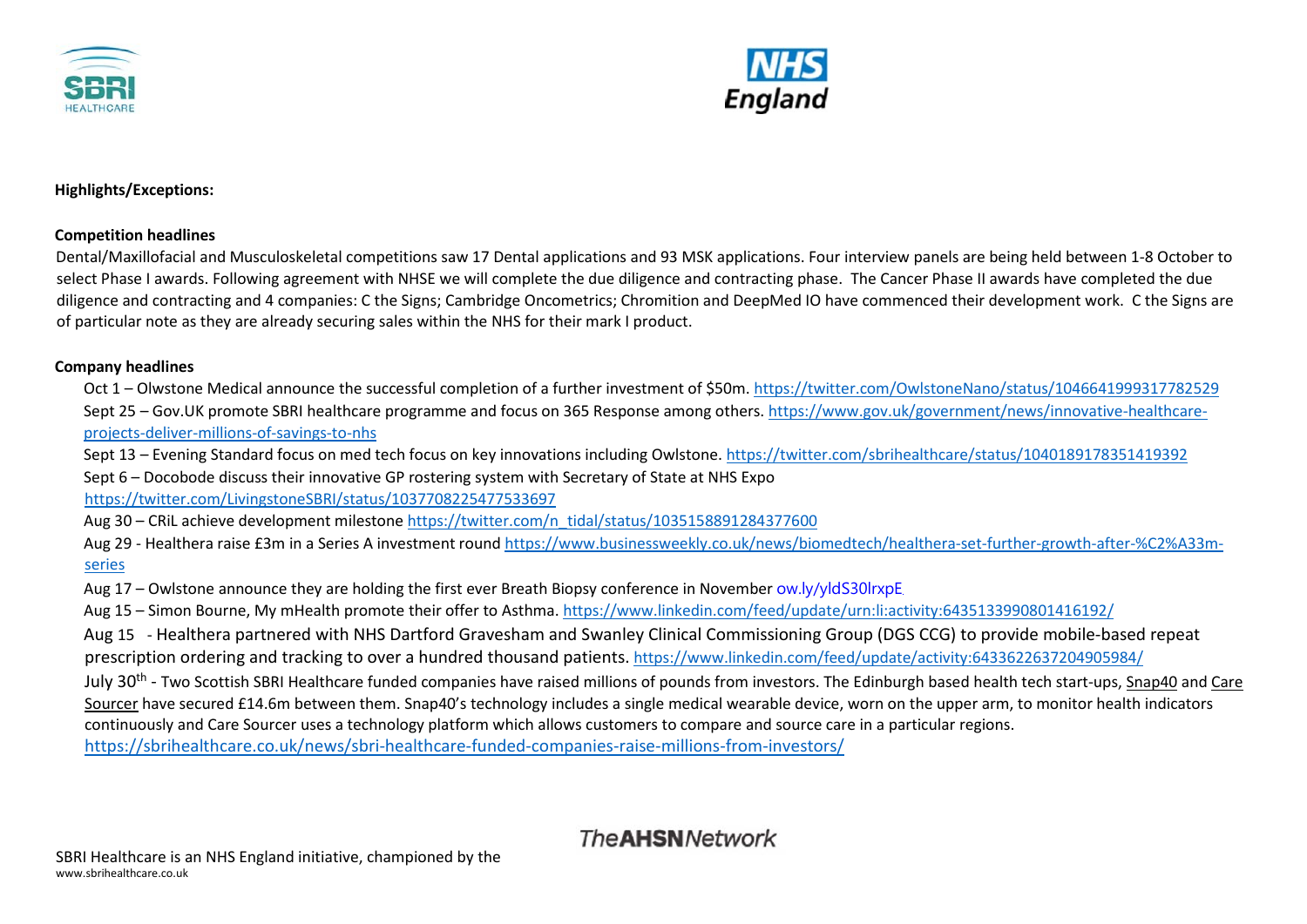



#### **Programme Management headlines**

- Annual report launche[d https://sbrihealthcare.co.uk/wp-content/uploads/2018/09/SBRI-Annual-Review-2018-interactive\\_hr.pdf](https://sbrihealthcare.co.uk/wp-content/uploads/2018/09/SBRI-Annual-Review-2018-interactive_hr.pdf)
- Benefits review launche[d https://www.gov.uk/government/news/innovative-healthcare-projects-deliver-millions-of-savings-to-nhs](https://www.gov.uk/government/news/innovative-healthcare-projects-deliver-millions-of-savings-to-nhs)
- Review of the reviews launche[d https://sbrihealthcare.co.uk/wp-content/uploads/2018/09/SBRI-Healthcare-impact-review-e.pdf](https://sbrihealthcare.co.uk/wp-content/uploads/2018/09/SBRI-Healthcare-impact-review-e.pdf)
- Contracts for Q3 & Q4 agreed.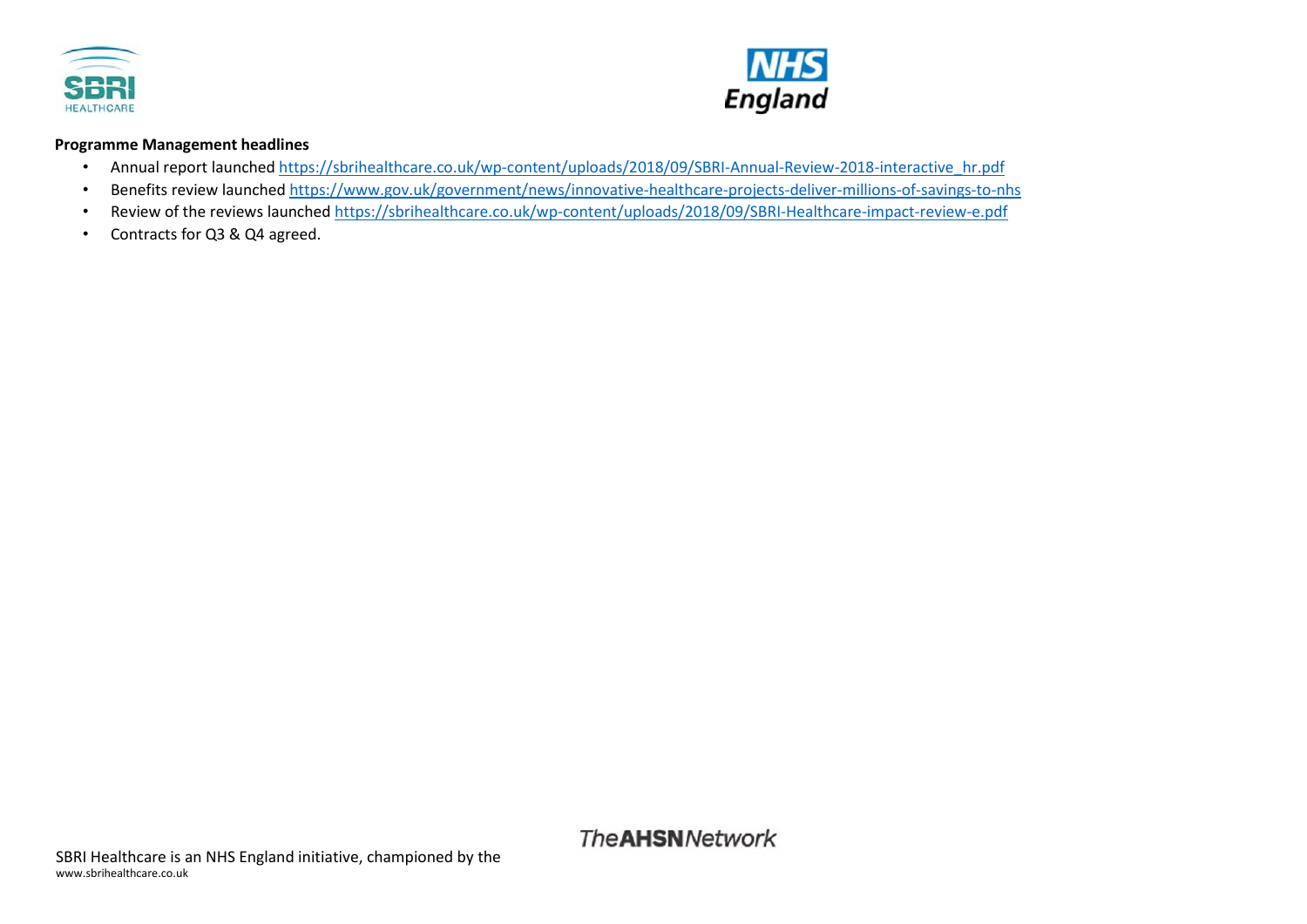| <b>AREA</b>                                  | <b>BUSINESS PLAN ACTION IDENTIFIED</b>                                                                                                                                                                                                                                                                                                                                            | <b>PROGRESS AT Q2</b>                                                                                                                                                                                                                                                                                                         | <b>NEXT STEPS/COMMENTS</b>                                                                                                                                                                                              |  |
|----------------------------------------------|-----------------------------------------------------------------------------------------------------------------------------------------------------------------------------------------------------------------------------------------------------------------------------------------------------------------------------------------------------------------------------------|-------------------------------------------------------------------------------------------------------------------------------------------------------------------------------------------------------------------------------------------------------------------------------------------------------------------------------|-------------------------------------------------------------------------------------------------------------------------------------------------------------------------------------------------------------------------|--|
|                                              | Connect SBRI Healthcare to Innovation Exchange<br>process led by AHSNs<br>Clear process of drawing on needs analysis in<br><b>AHSN InEx</b><br>$\overline{a}$<br>Feedback loop of gaps identified informing SBRI<br>Theme selection<br>Mechanism to support AHSNs in InEx process to<br>$\blacksquare$<br>have knowledge of SBRI backed solutions in<br>their selection processes | Agreement with all AHNS that the SBRI Healthcare<br>programme will connect with the Innovation<br>Exchange. Themes will be determined from the<br>gaps identified through the Innovation Exchange<br>needs assessment process.<br>Adoption of SBRI products will be considered as<br>part of the Innovation Exchange process. | As the Innovation Exchange process is<br>determined and more established advice<br>will be given to SBRI backed companies in<br>the development of their solutions.<br>Agree and implement the new governance<br>model. |  |
| <b>Enhanced</b><br>adoption                  | Support promotion of SBRI Healthcare companies<br>through AHSN communications and activities<br>Review existing communications / case studies<br>Agree enhancements / updates<br>$\blacksquare$<br>Update company search and case studies<br>$\blacksquare$                                                                                                                       | External PR agency secured. Promotion of the<br>companies and programme developing. Growing<br>social media presence.<br>New case studies launched and made available to<br>AHSNs.                                                                                                                                            | Updating the company search mechanism<br>and connecting it to the AHSN innovation<br>Exchange process.                                                                                                                  |  |
|                                              | Develop SBRI Alumni programme to provide<br>enhanced adoption for SBRI innovations<br>Connect SBRI co.s to larger corporates to<br>support distribution networks and opportunities<br>for scaled adoption<br>Support understanding of the new InEx calls, &<br>$\overline{a}$<br>support to navigate the new procurement<br>arrangements in the NHS                               | Third Alumni event on schedule for November<br>2018. Programme will connect SBRI co.s to pharma<br>partners where appropriate.                                                                                                                                                                                                | Build the role of the Alumni support in<br>conjunction with the AHSNs and the<br>broader innovation landscape.                                                                                                          |  |
|                                              | Improve co-ordination of messages with AHSNs<br>communications leads:<br>Agree plan with AHSN coms leads<br>$\blacksquare$<br>Secure additional support for comms activity<br>$\blacksquare$<br>Communications programme implemented<br>$\blacksquare$                                                                                                                            | External PR agency secured. Promotion of the<br>companies and programme developing. Growing<br>social media presence.<br>8 new case studies published.                                                                                                                                                                        | Focus on needs of AHSN internal<br>communications needs.                                                                                                                                                                |  |
| <b>Promote</b><br><b>SBRI</b><br>Healthcare. | Build understanding and awareness in key opinion<br>leaders across the NHS and government.<br>Create evidence summary material for wider<br>sharing<br>Develop engagement and communications plan<br>$\blacksquare$<br>to support awareness & understanding of<br>programme across AHSNs & NHSE                                                                                   | PR Agency supporting the development of key<br>stakeholder engagement. Initial engagement at<br>NHS Expo.                                                                                                                                                                                                                     | Key targets for next steps to be identified.                                                                                                                                                                            |  |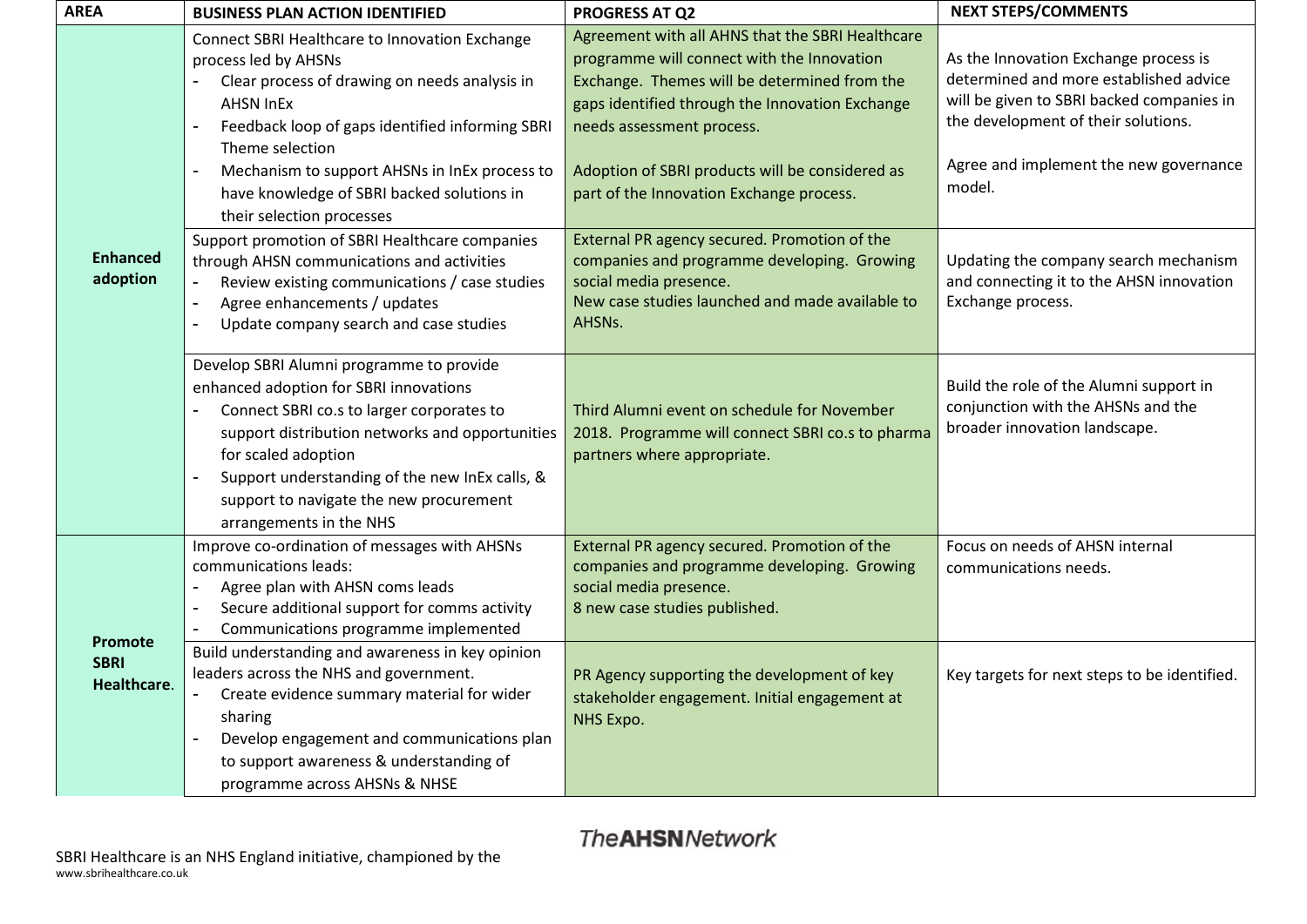



| CARE |                                                                                                                                                                                                                                                            | Lugianu                                                                                                                                                                                                                                                                                                                                                                                                                   |                                                    |
|------|------------------------------------------------------------------------------------------------------------------------------------------------------------------------------------------------------------------------------------------------------------|---------------------------------------------------------------------------------------------------------------------------------------------------------------------------------------------------------------------------------------------------------------------------------------------------------------------------------------------------------------------------------------------------------------------------|----------------------------------------------------|
|      | Creation of case studies and share stories of<br>SBRI Healthcare impact                                                                                                                                                                                    |                                                                                                                                                                                                                                                                                                                                                                                                                           |                                                    |
|      | Promote delivery of the programme as evidenced in<br>Benefits review/Rand/Connell and RSA reports<br>Create evidence summary material for wider<br>$\overline{\phantom{a}}$<br>sharing<br>Plan activities to promote to science and<br>government networks | Annual report launched<br>https://sbrihealthcare.co.uk/wp-<br>content/uploads/2018/09/SBRI-Annual-Review-<br>2018-interactive hr.pdf<br>Benefits review launched<br>https://www.gov.uk/government/news/innovative-<br>healthcare-projects-deliver-millions-of-savings-to-<br>nhs<br>Review of the reviews launched<br>https://sbrihealthcare.co.uk/wp-<br>content/uploads/2018/09/SBRI-Healthcare-impact-<br>review-e.pdf | Promote the reports across Innovation<br>networks. |

|                                                                                              | Work with AHSNs to co-ordinate SBRI presence at key<br>events through the year.                                       | Joint presence at NHS Expo.<br>SBRI presence at conferences to promote<br>innovation -                                                                                    |                                         |
|----------------------------------------------------------------------------------------------|-----------------------------------------------------------------------------------------------------------------------|---------------------------------------------------------------------------------------------------------------------------------------------------------------------------|-----------------------------------------|
| Accelerate<br>the co-<br>development<br>of solutions<br>that have<br>evidenced<br>health and | Launch new competition summer 2018                                                                                    | Dental and MSK competitions closed. 110<br>applications and four shortlisting panels were<br>held in early October.<br>Recommendation of the panels decisions to<br>NHSE. | Announcement of winners to be prepared. |
| wealth value.                                                                                | Manage decision panels and make recommendations<br>to NHSE for investment at Phase II for Cancer call<br>innovations. | NHSE supported the recommendations.<br>Contracts and due diligence completed.                                                                                             | Announcement of winners to be issued.   |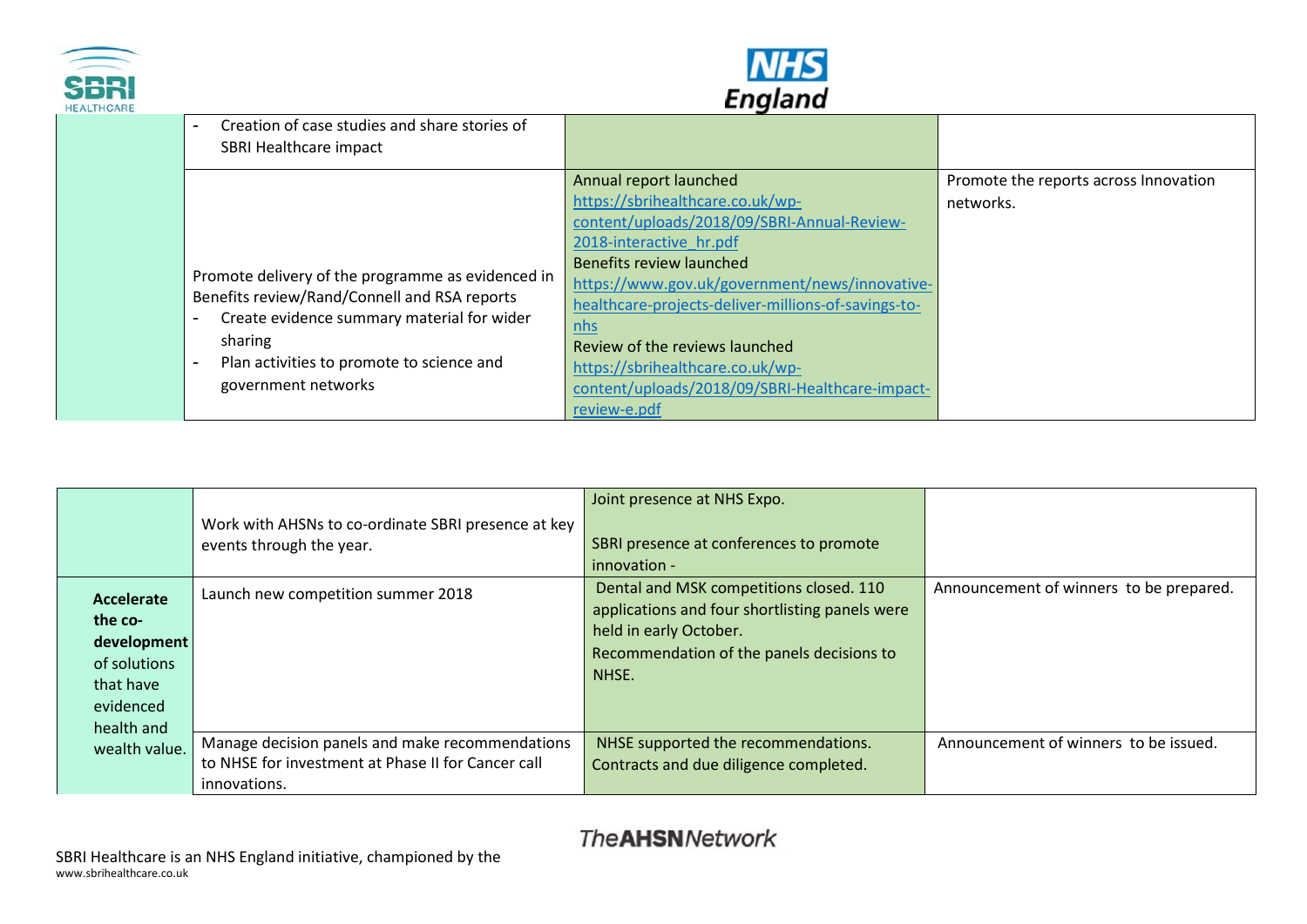



|               | Plan theme selection process in conjunction with<br>AHSNs leadership of Innovation Exchanges | Theme process agreed with AHSNs. Planning | Agreement of the long list themes to be   |
|---------------|----------------------------------------------------------------------------------------------|-------------------------------------------|-------------------------------------------|
|               |                                                                                              | for 2019 competitions underway.           | determined at the SBRI Stakeholder board. |
|               |                                                                                              |                                           |                                           |
|               | Support chair to engage with stakeholders and bring                                          | All AHSNs have had specific engagement.   | Implementation of new board structure and |
| Governance    | proposal to SBRI Healthcare board that have the                                              | Final recommendations with Nov Board.     | recruitment of new board memebrs.         |
| <b>Review</b> | support of AHSNs, NHS England and key industry                                               | SOPs and TORs with Nov Board.             |                                           |
|               | partners                                                                                     |                                           |                                           |
|               |                                                                                              |                                           |                                           |

| Re-procurement   Support the re-procurement process with | Planning for re-procurement supported with |  |
|----------------------------------------------------------|--------------------------------------------|--|
| appropriate information for NHSE as                      | information as needed.                     |  |
| commissioners to secure strongest management             |                                            |  |
| partner.                                                 |                                            |  |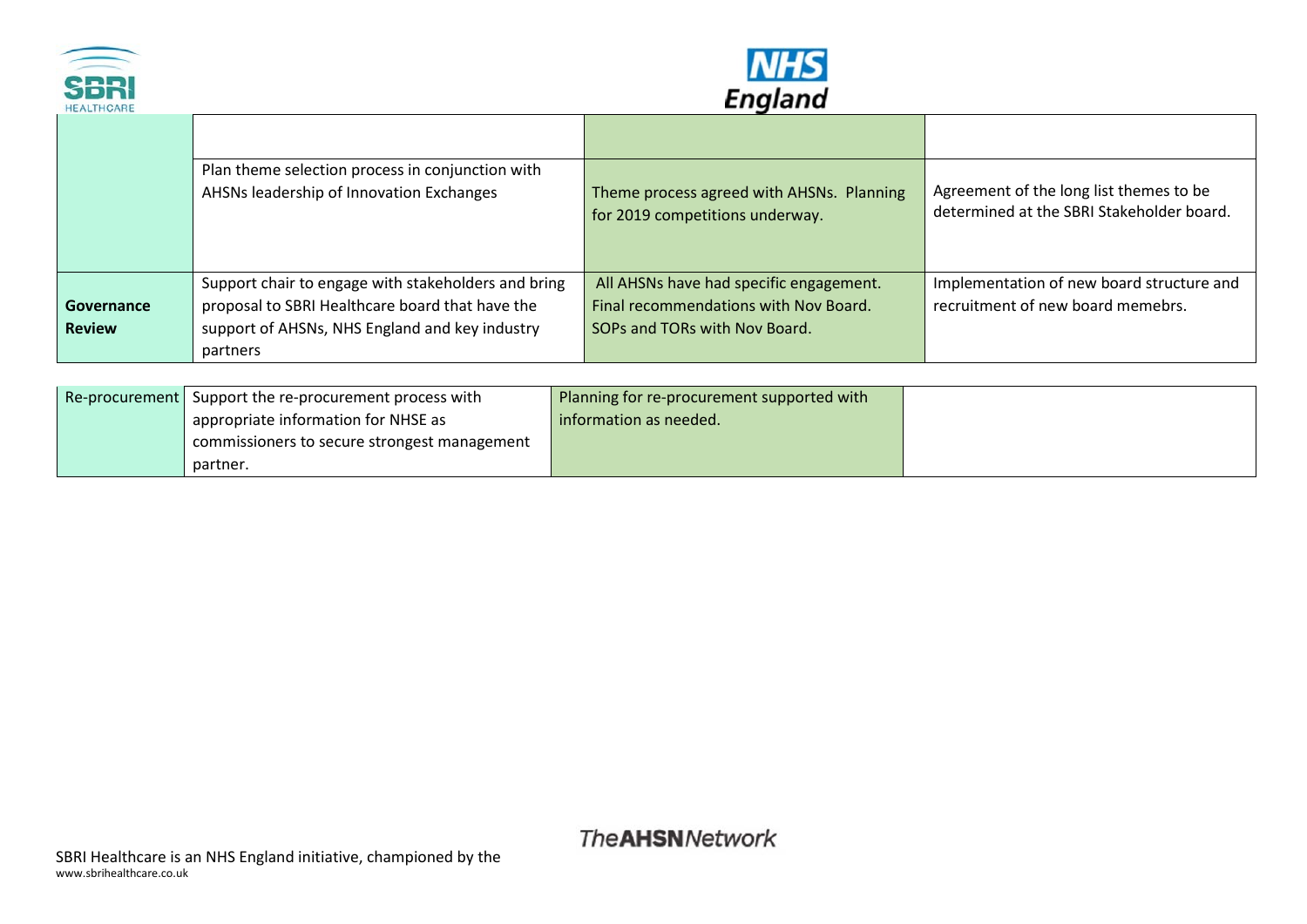



| <b>HEALIHCARE</b>          | -<br>2018/19                                                  |                        |                         |                                 |                   |
|----------------------------|---------------------------------------------------------------|------------------------|-------------------------|---------------------------------|-------------------|
| <b>Delivery milestones</b> |                                                               | Q1- Jun                | Q2 - Sept               | Q3 - Dec                        | Q4 - Mar 19       |
|                            | Connect SBRI Healthcare to Innovation Exchange process led by | <b>Engagement over</b> |                         |                                 | New process in    |
|                            | <b>AHSNs</b>                                                  | approach               | Approach agreed         | New process in place            | place             |
| <b>Enhanced adoption</b>   | Support promotion of SBRI Healthcare companies through AHSN   |                        | <b>Review completed</b> | Complete updated company search |                   |
|                            | communications and activities                                 |                        |                         | & case studies                  |                   |
|                            | Develop SBRI Alumni programme to provide enhanced adoption    |                        |                         |                                 | Alumni event      |
|                            | for SBRI innovations                                          |                        | Alumni event            |                                 |                   |
|                            | Improve co-ordination of messages with AHSNs coms leads       | Agree plan             | Secure support          | Implement                       | Implement         |
|                            | Build understanding and awareness in key opinion leaders      | Create evidence        | <b>Develop</b>          | Implement                       |                   |
|                            | across the NHS and government.                                | summary                | engagement &            |                                 |                   |
| <b>Promote SBRI</b>        |                                                               |                        | comms plan              |                                 |                   |
| <b>Healthcare</b>          | Creation of case studies and share stories of SBRI Healthcare | Case studies           | Shared at Expo          |                                 | Impact videos     |
|                            | impact                                                        | completed              | and wider               |                                 | for wider sharing |
|                            | Promote delivery of the programme as evidenced in Benefits    | Create evidence        | Develop plan for        |                                 |                   |
|                            | review/Rand/Connell and RSA reports                           | summary                | engagement              | Implement                       |                   |
|                            | Work with AHSNs to co-ordinate SBRI presence at key events    | <b>AHSN</b> annual     | Expo                    | InEx events                     | InEx events       |
|                            | through the year.                                             | conferences            |                         |                                 |                   |
|                            | Launch new competition summer 2018                            |                        |                         |                                 |                   |
|                            | Manage decision panels and make recommendations to NHSE       |                        |                         | Projects underway               |                   |
| <b>Accelerate the co-</b>  | for investment at Phase II for Cancer call innovations.       | Panels                 | <b>Recommendations</b>  |                                 |                   |
| development                | Plan theme selection process in conjunction with AHSNs        |                        | Engagement              | Agree plan                      | Implement         |
|                            | leadership of Innovation Exchanges                            |                        |                         |                                 |                   |
|                            | Manage decision panels and make recommendations to NHSE       |                        | Panels                  | <b>Recommendations</b>          | Projects          |
|                            | for investment at Phase I for Dental & MSK innovations.       |                        |                         |                                 | underway          |
|                            | Support chair to engage with stakeholders and agree plan that |                        | Engagement              | Implementation                  |                   |
| <b>Governance Review</b>   | has the support of AHSNs, NHSE and key industry partners      |                        | Recommendations         |                                 |                   |
|                            | Successfully implement the proposed new board structure       |                        |                         | Implement new                   |                   |
|                            |                                                               |                        |                         | structure                       |                   |